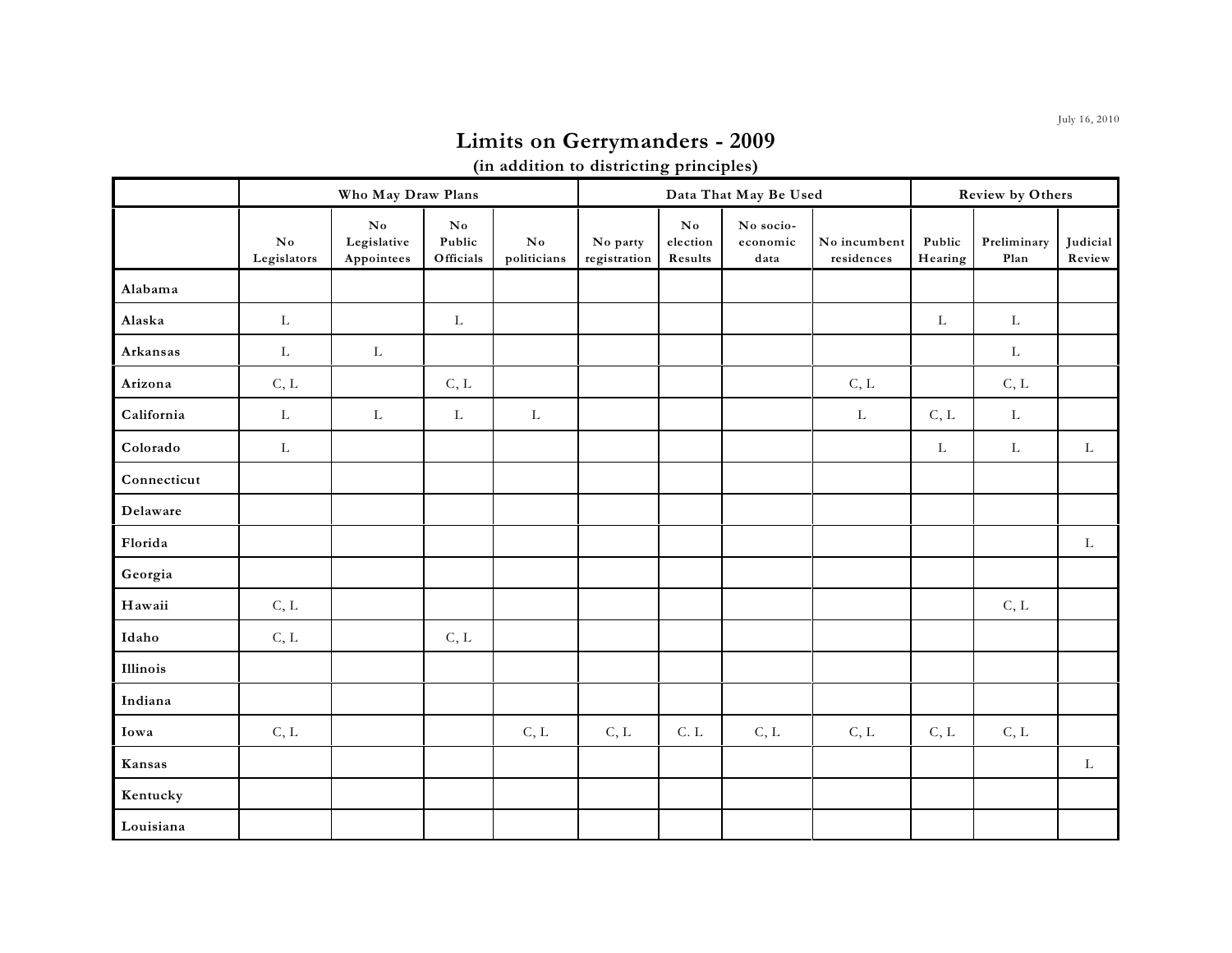|                | Who May Draw Plans      |                                                     |                                               |                                       |                          |                                               | Data That May Be Used         | <b>Review by Others</b>    |                   |                     |                    |
|----------------|-------------------------|-----------------------------------------------------|-----------------------------------------------|---------------------------------------|--------------------------|-----------------------------------------------|-------------------------------|----------------------------|-------------------|---------------------|--------------------|
|                | $\bf No$<br>Legislators | $\mathbf{N}\mathbf{o}$<br>Legislative<br>Appointees | $\mathbf{N}\mathbf{o}$<br>Public<br>Officials | $\mathbf{N}\mathbf{o}$<br>politicians | No party<br>registration | $\mathbf{N}\mathbf{o}$<br>election<br>Results | No socio-<br>economic<br>data | No incumbent<br>residences | Public<br>Hearing | Preliminary<br>Plan | Judicial<br>Review |
| Maine          |                         |                                                     |                                               |                                       |                          |                                               |                               |                            | L                 | $\mathbf L$         |                    |
| Maryland       |                         |                                                     |                                               |                                       |                          |                                               |                               |                            |                   |                     |                    |
| Massachusetts  |                         |                                                     |                                               |                                       |                          |                                               |                               |                            |                   |                     |                    |
| Michigan       |                         |                                                     |                                               |                                       |                          |                                               |                               |                            |                   |                     |                    |
| Minnesota      |                         |                                                     |                                               |                                       |                          |                                               |                               |                            |                   |                     |                    |
| Mississippi    |                         |                                                     |                                               |                                       |                          |                                               |                               |                            |                   |                     |                    |
| Missouri       | L                       | L                                                   |                                               |                                       |                          |                                               |                               |                            | L                 | $\Gamma$            |                    |
| Montana        | C, L                    | C, L                                                | C, L                                          |                                       | C, L                     | C, L                                          |                               | C, L                       | C, L              | C, L                |                    |
| Nebraska       |                         |                                                     |                                               |                                       | C, L                     | C, L                                          | C, L                          |                            |                   |                     |                    |
| Nevada         |                         |                                                     |                                               |                                       |                          |                                               |                               |                            |                   |                     |                    |
| New Hampshire  |                         |                                                     |                                               |                                       |                          |                                               |                               |                            |                   |                     |                    |
| New Jersey     | C, L                    | C, L                                                |                                               |                                       |                          |                                               |                               |                            | ${\bf C}$         |                     |                    |
| New Mexico     |                         |                                                     |                                               |                                       |                          |                                               |                               |                            |                   |                     |                    |
| New York       |                         |                                                     |                                               |                                       |                          |                                               |                               |                            |                   |                     |                    |
| North Carolina |                         |                                                     |                                               |                                       |                          |                                               |                               |                            |                   |                     |                    |
| North Dakota   |                         |                                                     |                                               |                                       |                          |                                               |                               |                            |                   |                     |                    |
| Ohio           |                         |                                                     |                                               |                                       |                          |                                               |                               |                            |                   |                     |                    |
| Oklahoma       | L                       | $\mathbf L$                                         |                                               |                                       |                          |                                               |                               |                            |                   |                     |                    |